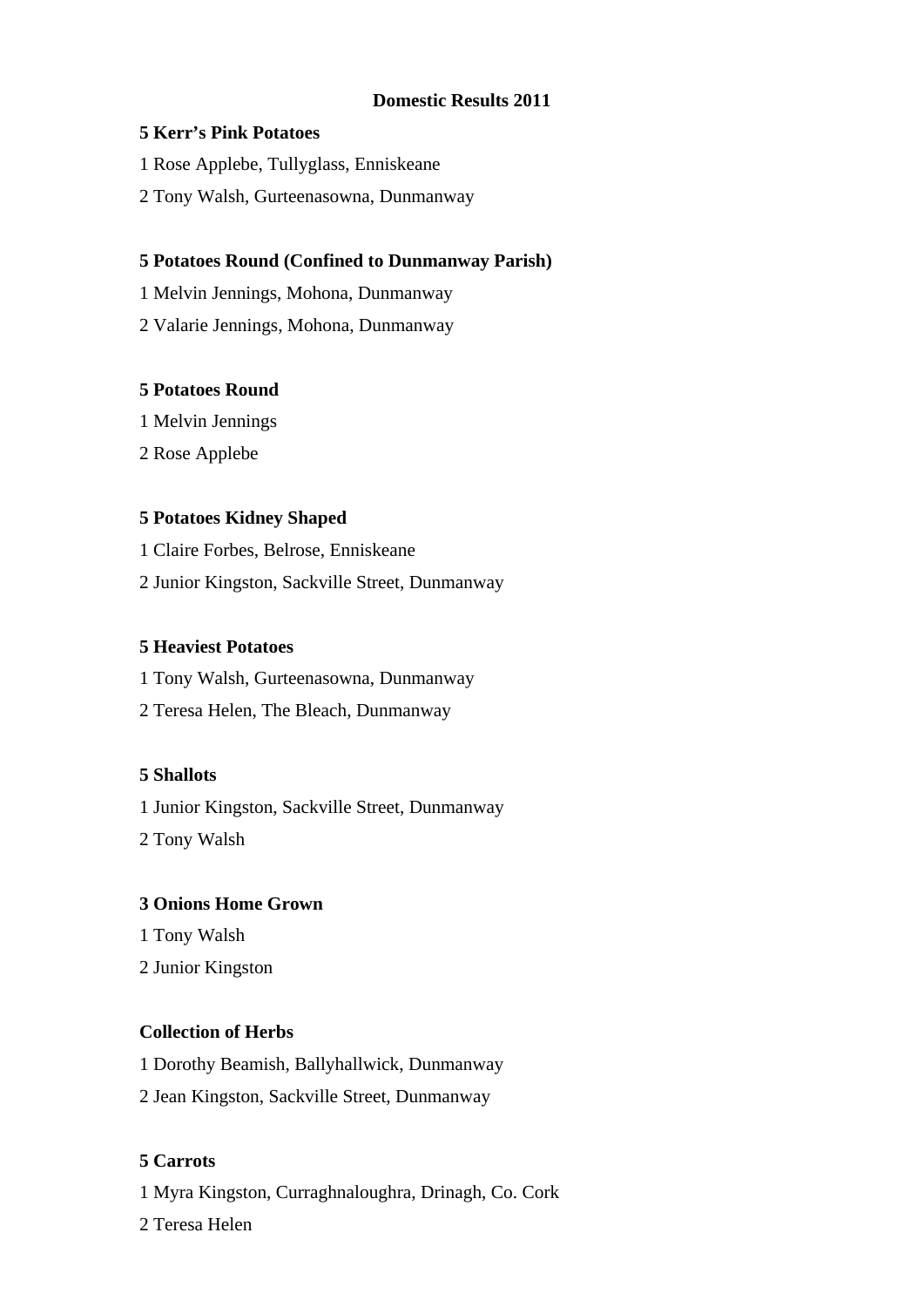### **Three Table Beet Round**

1 Mary Walsh, Doheny Terrace, Dunmanway

2 Melvin Jennings

### **Any 3 Vegetables not Classed**

1 Melvin Jennings

2 Myra Kingston

### **2 Heads of Cabbage**

1 Rose Appelbe

2 Alec Jennings

### **2 Heads of Lettuce**

1 Melvin Jennings

2 Myra Kingston

### **4 Stalks of Rhubarb**

1 Junior Kingston

2 Tony Walsh

### **Collection of Vegetables**

1 Melvin Jennings

2 Alec Jennings

### **Basket of Salad Vegetables**

1 Valarie Jennings, Mohona, Dunmanway

2 Melvin Jennings

### **Dish of Six Ripe Tomatoes**

1 Teresa Helen, The Bleach, Dunmanway 2 Alec Jennings

### **Dish of 10 Blackcurrants**

1 Myra Kingston

2 Enid Chambers, Droumdrastil, Dunmanway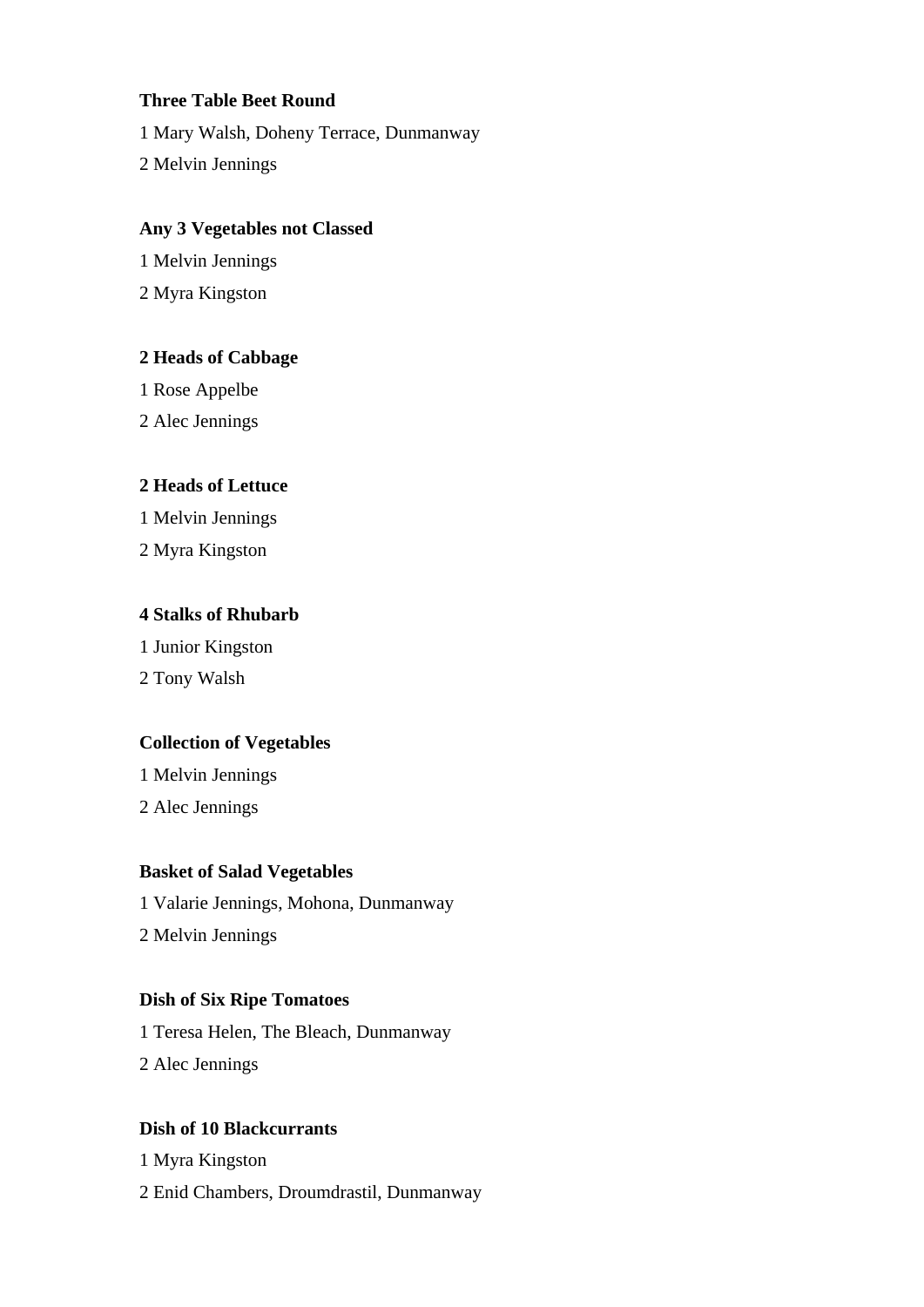#### **Dish of 10 Gooseberries Green**

1 Myra Kingston

2 Rose Appelbe

### **Dish of 10 Gooseberries – Red**

1 Norah O'Brien, Ballyboy, Dunmanway

### **Dish of 10 Strawberries**

1 Teresa Helen 2 Myra Kingston

### **Six Brown Eggs**

1 Teresa Helen 2 Enid Chambers

# **Six White Eggs**

1 Mary Forbes, Clodagh, Drimoleague 2 Teresa Helen

### **Six Duck Eggs White**

1 Laura O'Sullivan, Union Hall 2 Teresa Helen

### **Six Duck Eggs Green**

1 Laura O'Sullivan, Union Hall 2 Melvin Jennings

# **Winner of the Michael Walsh Memorial Perpetual Plaque – Highest Points in the**

**Farm Produce Section:** Teresa Helen

### **Cactus Plant in Pot**

1 Betty Kingston, Coolkelure, Dunmanway 2 Myra Kingston

### **Vase of Mixed Flowers and Foliage Arranged Decoratively**

1 Teresa Helen

2 Ann Walsh, Crohane, Ballinascarthy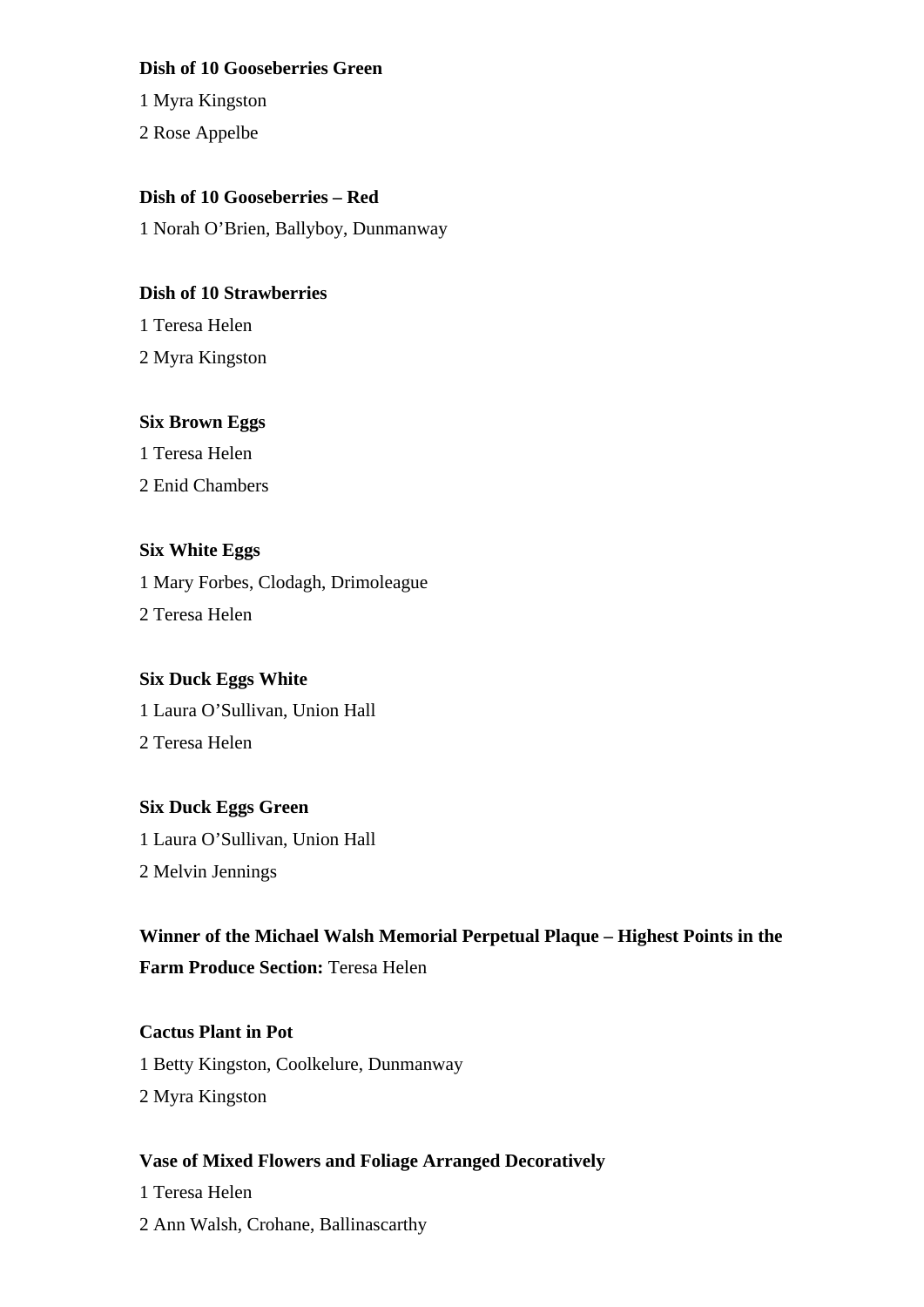### **Foliage Plant in Pot**

1 Teresa Helen

2 Ann Walsh

#### **Geranium in Pot**

1 Dorothy Beamish 2 Teresa Helen

### **Flowering Plant in Pot**

1 Jean Kingston, Sackville Street, Dunmanway 2 Teresa Helen

#### **Vase of Cut Flowers**

1 Ann Walsh, Crohane, Ballinascarthy, Co. Cork 2 Teresa Helen

#### **Vase of Sweet Pea Arranged Decoratively**

1 Betty Kingston, Coolkelure, Dunmanway 2 Myra Kingston

#### **Rose Specimen Bloom**

1 Jean Kingston

2 Enid Chambers

#### **Vase of Three Roses with Foliage**

1 Rose Appelbe

2 Enid Chambers

### **Vase of cut stems of foliage**

1 Teresa Helen

2 Jean Kingston

#### **Vase of 5 kinds of Perennial Flowers**

1 Rose Appelbe

2 Teresa Helen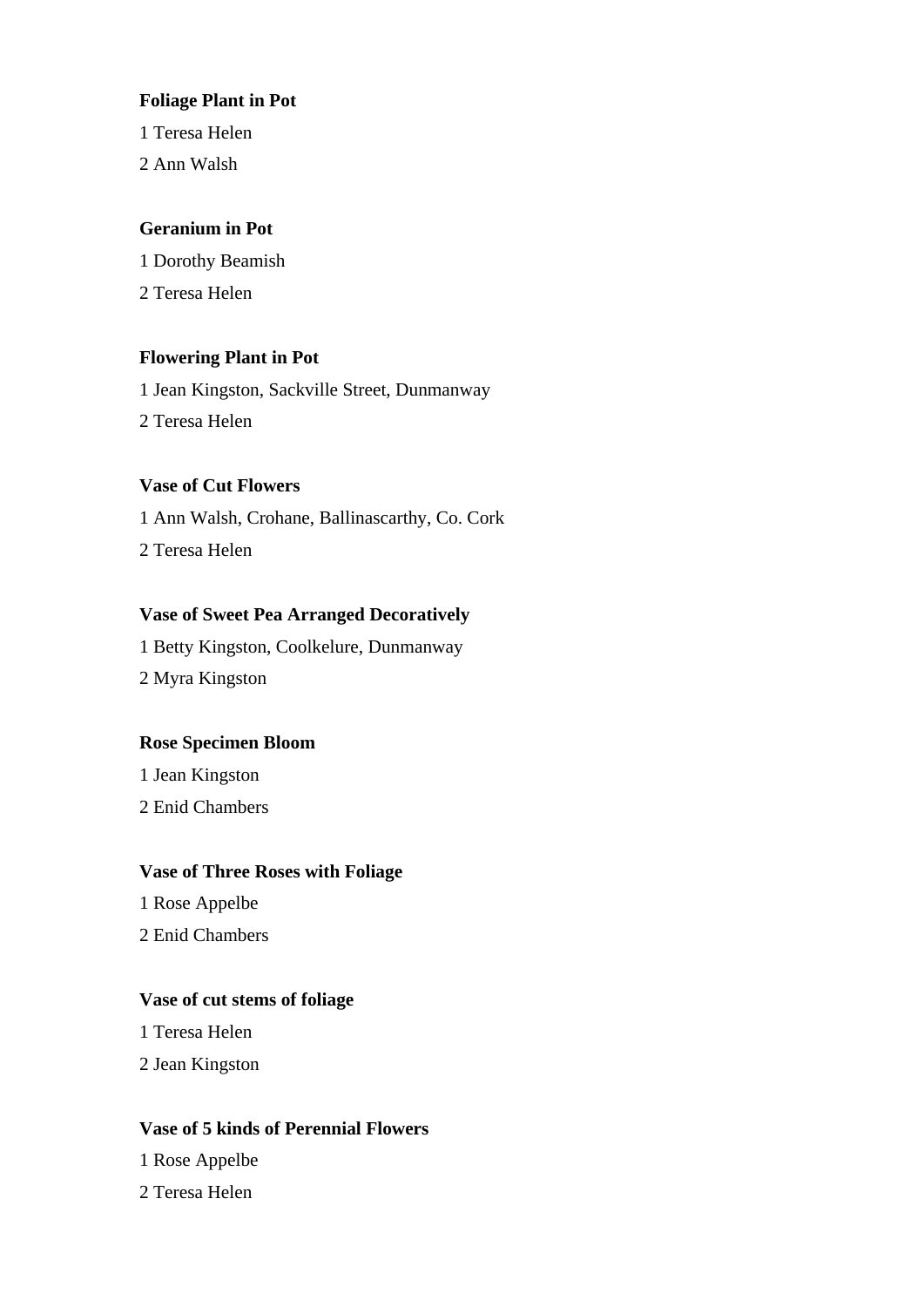#### **Vase of Annuals or Biennials**

1 Teresa Helen

2 Norah O'Brien

### **Dinner Table Arrangement**

1 Dorothy Beamish, Rockmount, Ballyhallwick 2 Teresa Helen

### **Vase of Flowering Shrubs**

1 Teresa Helen 2 Pat Chambers, Coolkelure, Dunmanway

### **Colourful Display of Plants in Recycled Container**

1 Teresa Helen

2 Jean Kingston

### **Window Box**

1 Jean Kingston

2 Teresa Helen

### **Ladies or Gents Buttonhole**

1 Jean Kingston

2 Christine O'Mahony, Kilbarry West, Dunmanway

# **Classes Confined to Children under 16 years**

### **Animal, Bird or Insect made from Vegetable, Fruit or Plants**

1 Claire Forbes, Belrose, Enniskeane

2 Zara Stout, Clounties House, Dunmanway

### **Arrangement of Flowers in an Egg Cup**

1 Belinda Stout, Clounties Hse., Dunamway

2 Brendan O'Leary, Drimoleague

### **Arrangement of Foliage**

1 Brendan O'Leary, Glounaclohy, Drimoleague

2 Zara Stout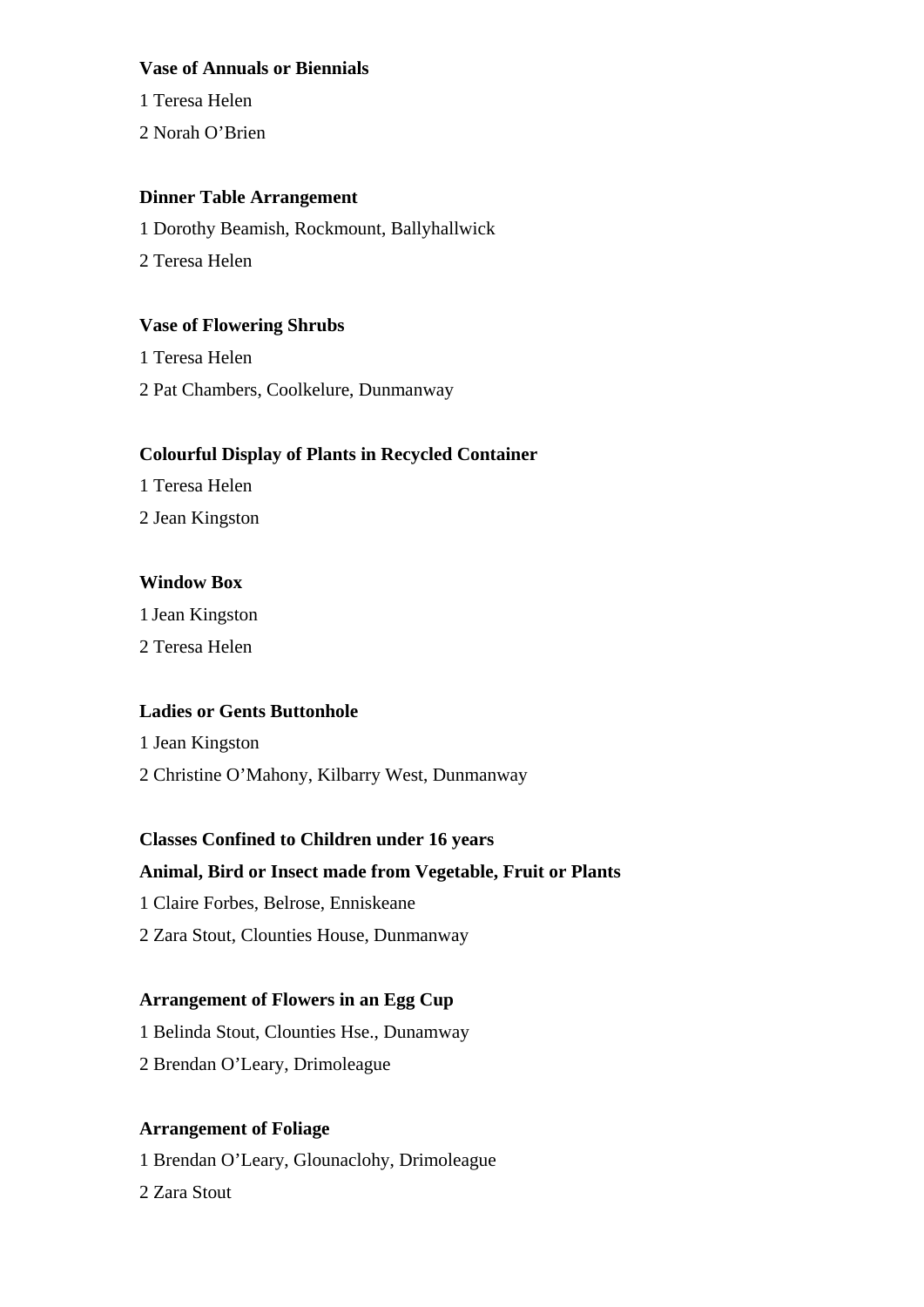#### **Vase of Wild Flowers in Foliage**

1 James Murray-Good, Coolkirky, Riverstick

2 Zara Stout

### **Best Exhibit in Horticulture (Jerh. Murray Cup):** Betty Kingston

#### **Cookery**

### **6 Home-made White Sultana Scones**

1 Myra Kingston

2 Breda Crowley, Moneycrohy, Enniskeane

### **6 Home-made Brown Scones**

1 Myra Kingston

### **6 Home-made White Scones**

1 Myra Kingston

2 Vesta Kingston, Kilbarry, Dunmanway

### **Rhubarb Tart**

1 Dorothy Beamish

2 Myra Kingston

### **Porter Cake**

1 Pat Chambers, Coolkelure, Dunmanway

2 Vesta Kingston

### **Home-made Brown Soda Cake**

1 Myra Kingston

### **6 Queen Cakes Decorated**

1 Thomasena Stout, Clounties Hse., Dunmanway

2 Stacy Stout

### **Light Fruit Cake**

1 Vesta Kingston, Kilbarry, Dunmanway

2 Ruth Good, Coolkirky, Riverstick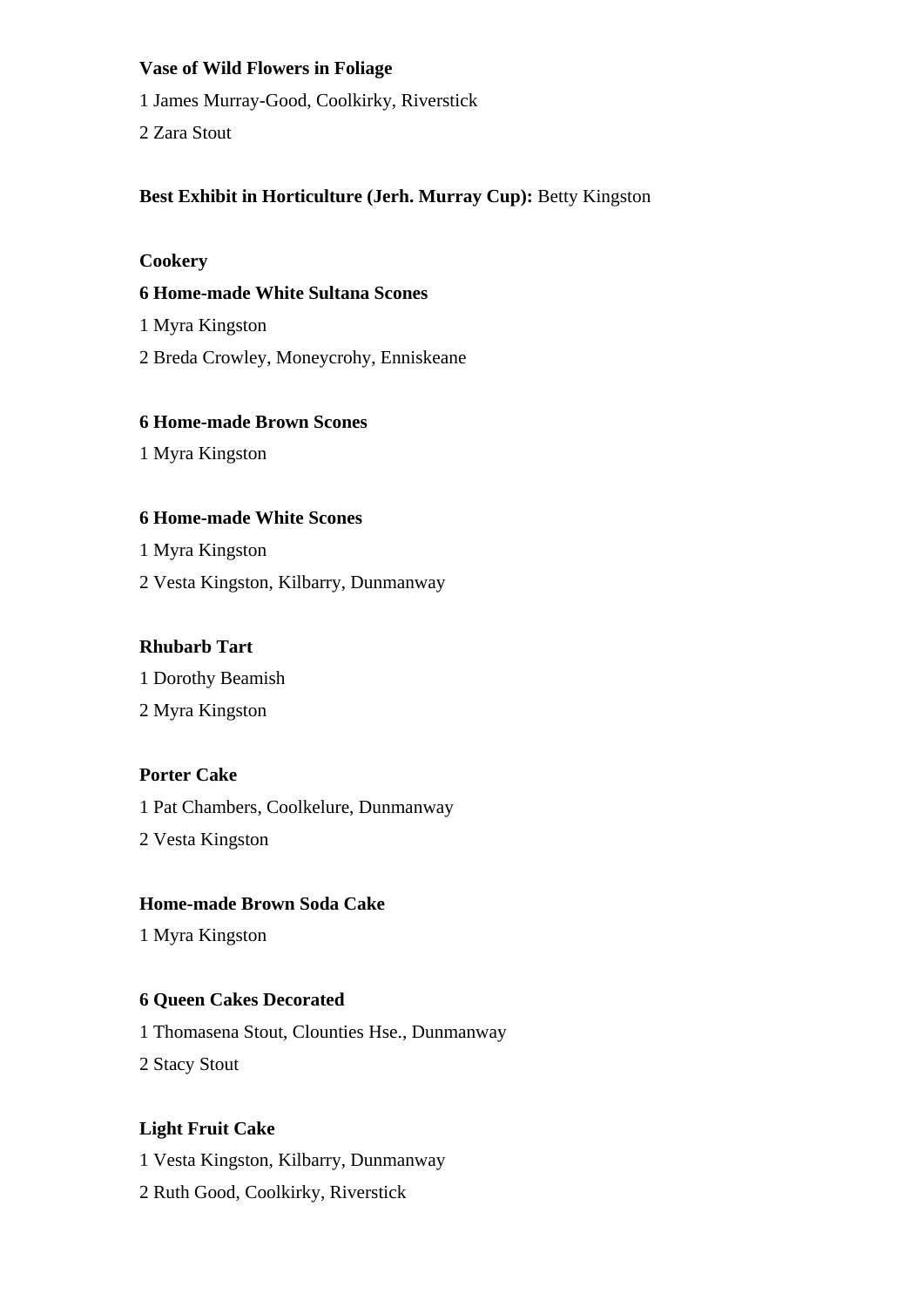#### **Rich Fruit Cake**

1 Myra Kingston

2 Myra Kingston

### **Madeira Cake**

1 Myra Kingston 2 Heather House, Mountain View, Knockskagh, Leap

### **Sandwich Cake – Sponge Mix**

1 Myra Kingston 2 Stacy Stout

### **Decorated Sandwich Cake**

1 Stacy Stout, Clounties Hse., Dunmanway

2 Thomasena Stout

### **Chocolate Cake – Madeira Mix**

1 Louisa O'Brien, Gurteenasowna, Dunmanway

2 Myra Kingston

### **Swiss Roll**

1 Myra Kingston

2 Louisa O'Brien

### **6 Small Cakes Suitable for Afternoon Tea**

1 Myra Kingston

2 Louisa O'Brien

### **Apple Tart – Shortcrust pastry**

1 Noelle Walsh, Coorycullane, Dunmanway

2 Breda Crowley

### **Decorated Coffee Cake – Sponge Mixture**

1 Myra Kingston 2 Myra Kingston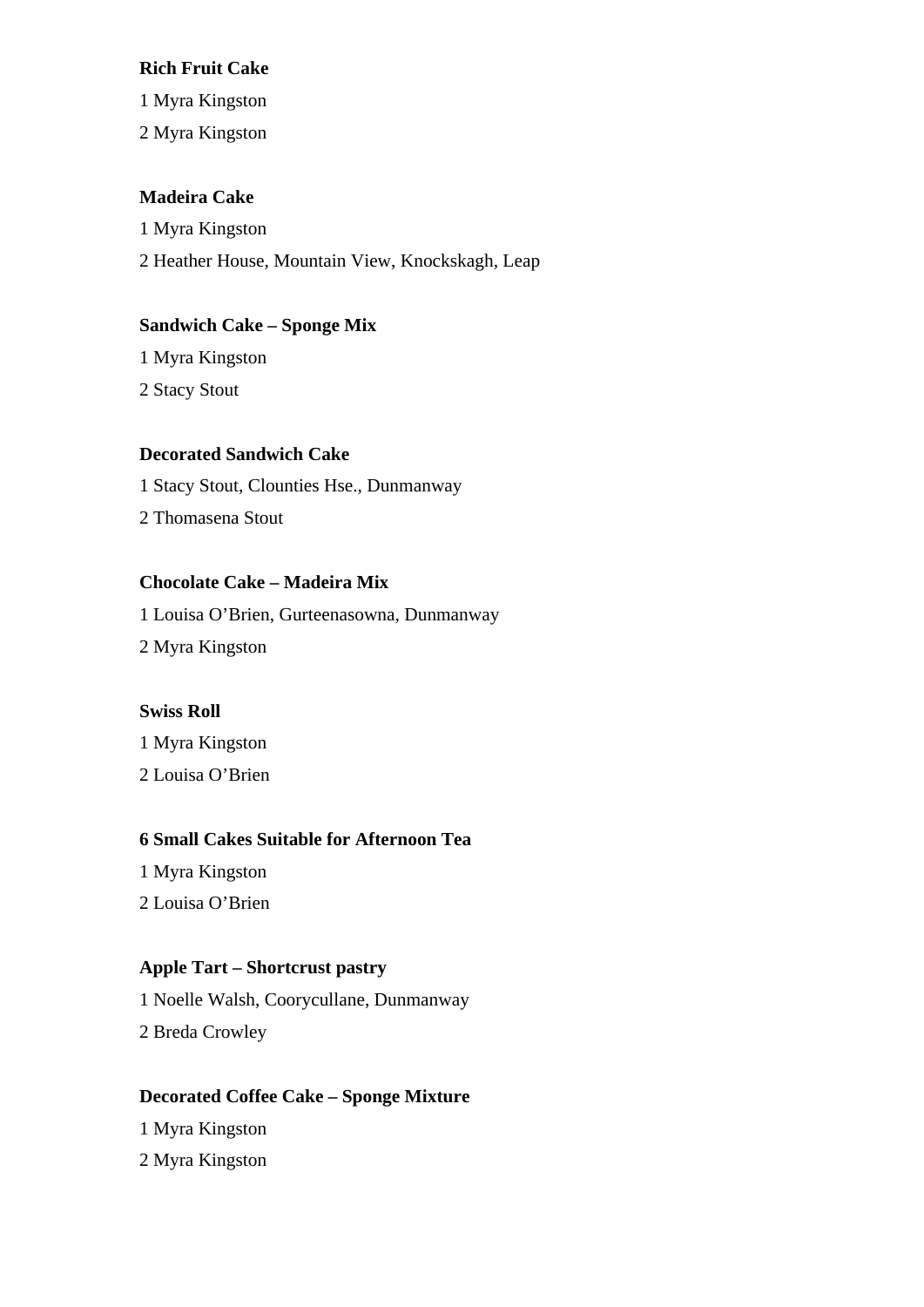### **Bowl of Sponge Trifle**

1 Mary McCarthy, Shanaway East, Ballineen

2 Marie B. O'Sullivan, Gurranreigh, Lissarda

### **Tea for Two Competition**

1 Ruth Good, Coolkirky, Riverstick 2 Vesta Kingston

### **Fruit Soda Bread (confined to Dunmanway Parish)**

1 Vesta Kingston 2 Elizabeth Stout

### **Home-made Brown Cake (confined to Dunmanway Parish)**

- 1 Elizabeth Stout, Clounties Hse., Dunmanway
- 2 Vesta Kingston

### **Best Exhibit in Home Baking (Helen O'Donoghue Trophy):** Therese Forbes

### **Classes Confined to National School Children**

### **Home-made Apple Tart**

- 1 Aoife Cullinane, Shanaway, Ballineen
- 2 Maeve Kingston, Knockduff, Dunmanway

### **6 Home-made Queen Cakes**

- 1 Maeve Kingston, Knockduff, Dunmanway
- 2 Zara Stout

### **6 Sultana Scones**

- 1 Nikki Noonan, Mohona, Dunmanway
- 2 Therese Forbes

### **6 Rice Krispie Cakes**

- 1 Ryan Twomey, Nowen View West, Dunmanway
- 2 Aoife Cullinane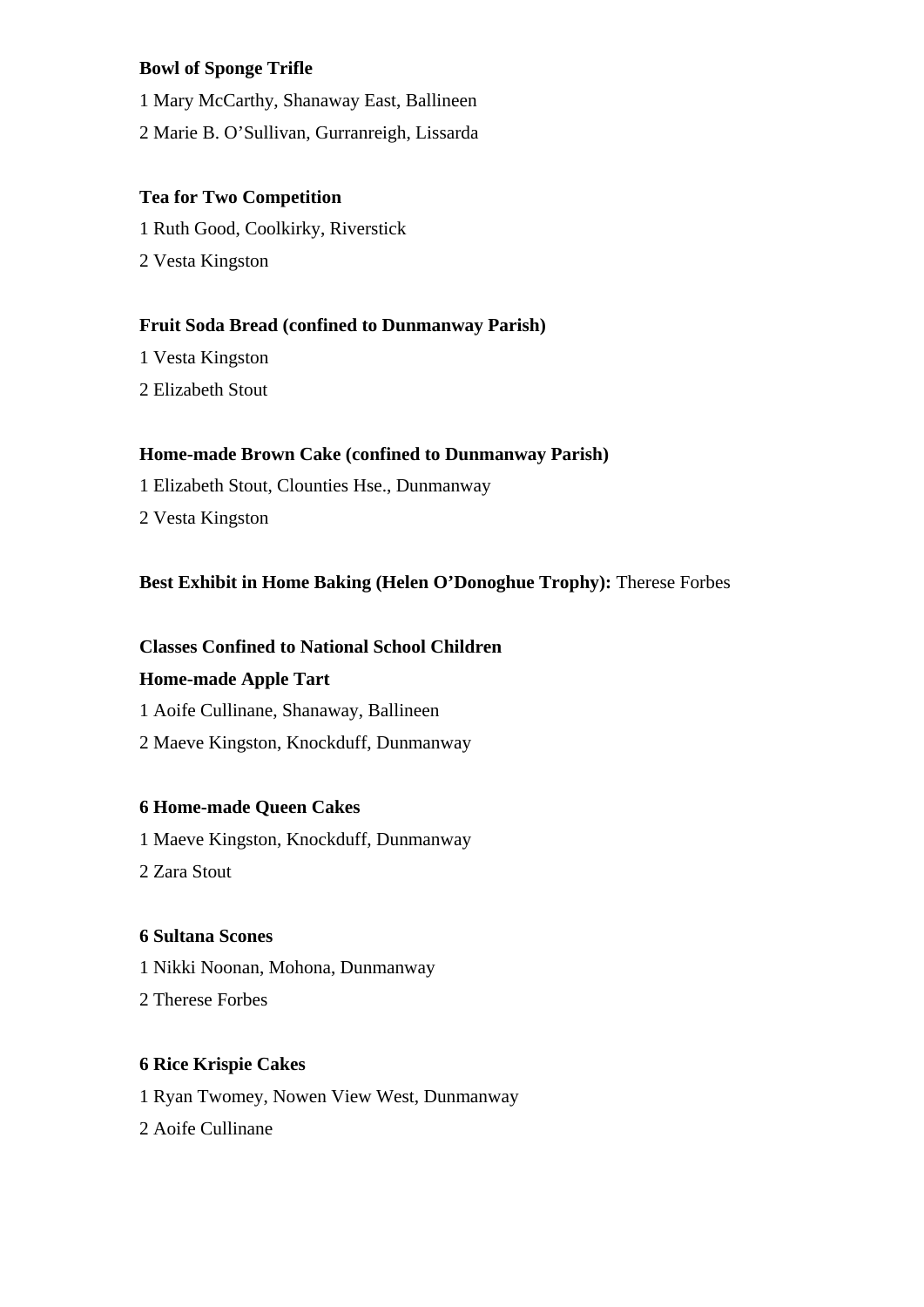#### **Home-made Brown Cake**

1 Therese Forbes

2 Maeve Kingston

### **My Healthy Lunchbox**

1 Maeve Kingston

2 Nikki Noonan

### **Classes Confined to Children 17 years and under**

### **Home-made Decorated Coffee Cake – Sponge Mixture**

1 Ray Jennings, Milane, Dunmanway

2 Lynda Kingston, Dromusta, Drimoleague

### **Apple Tart**

1 Lynda Kingston, Dromusta, Drimoleague

2 Thomasena Stout

### **6 Rice Krispie Cakes**

1 Lynda Kingston

2 Damien Chambers, Droumdrastil, Dunmanway

### **6 Brown Scones**

1 Grace Forbes, Belrose, Enniskeane

2 Thomasena Stout

### **My Healthy Lunchbox**

1 Damien Chambers, Droumdrastil, Dunmanway

### **6 Fruit Scones**

1 Grace Forbes

2 Lynda Kingston

#### **Jams**

### **Blackcurrant Jam**

1 Betty Kingston

2 Enid Chambers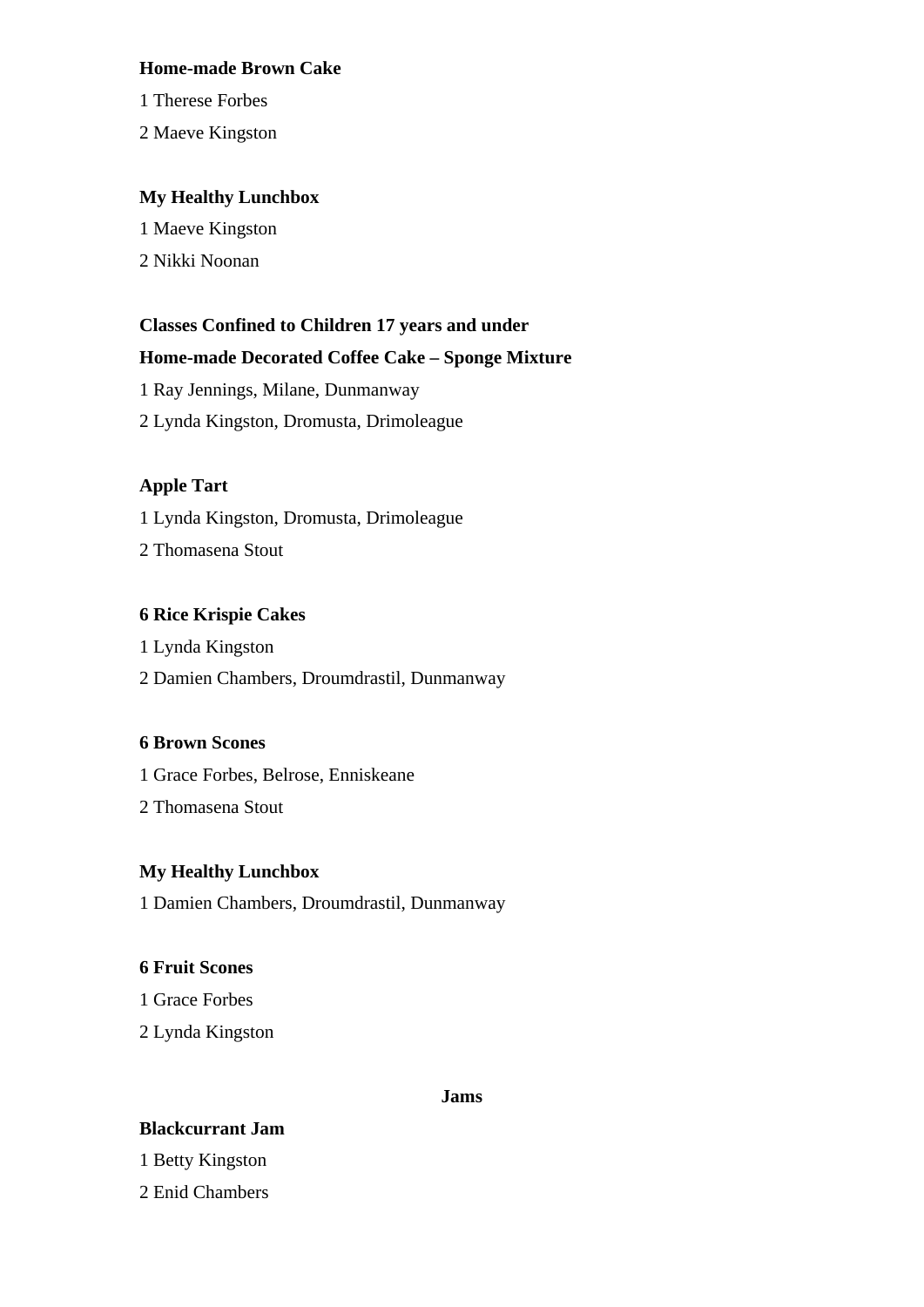#### **Gooseberry Jam**

1 Myra Kingston

2 Teresa Helen

#### **Strawberry Jam**

1 Myra Kingston 2 Enid Chambers

### **1lb Jar of Chutney**

1 Betty Kingston 2 Betty Kingston

#### **Marmalade**

1 Dorothy Beamish 2 Pat Chambers, Coolkelure, Dunmanway

### **Raspberry Jam**

1 Norah O'Brien 2 Teresa Helen

#### **Any other Variety**

1 Heather House, Knockskagh, Leap 2 Teresa Helen

#### **Home-made Jelly**

1 Teresa Helen

2 Teresa Helen

### **Run Honey**

1 Myra Kingston 2 Michael O'Sullivan, Ballyhallwick, Dunmanway

### **Needlework**

### **Carrickmacross or Limerick Lace**

1 Eileen O'Mahony, Park Road, Dunmanway

2 Eileen O'Mahony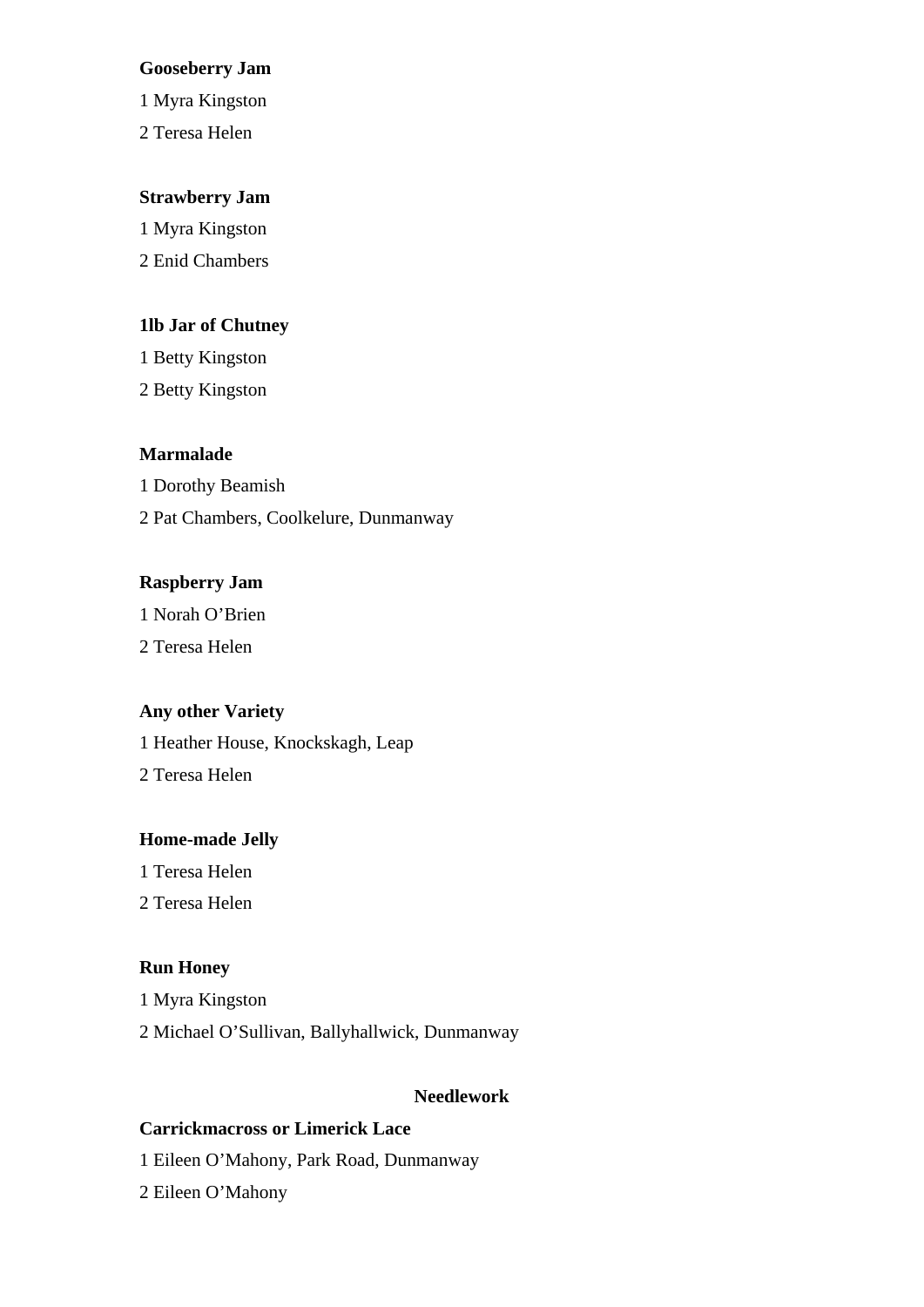### **Article of Embroidery - confined to Dunmanway**

1 Teresa Helen

2 Anne O'Conner, Prospect Lawn, Dunmanway

### **White or Coloured Embroidery**

1 Eileen O'Mahony

2 Margaret Mason, Blossomgrove, Glanmire, Co. Cork

### **Article of Cross-stitch – small**

1 Frieda Bradfield, Mohona, Dunmanway 2 Margaret Mason

### **Article of Fine Crochet**

1 Anne-Murphy, Monacappa, Blarney

2 Anne Murphy

### **Hand-knitted Article such as; gloves, hat, socks etc**

1 Ann Murphy

2 Pamela Clarke, Lisnagat, Bandon, Co. Cork

### **Large Article of Wool Crochet**

1 Margaret Mason, Glanmire, Co. Cork 2 Anne Murphy

### **Small article of wool crochet**

1 Christine O'Mahony, Kilbarry, Dunmanway 2 Norah O'Brien

# **Ladies or Gents Hand-knitted Garment**

1 Bernadette Carroll, Kilbarry West, Dunmanway

2 Bernadette Carroll

### **Child's Hand-knitted Garment**

1 Christine O'Mahony 2 Pamela Clarke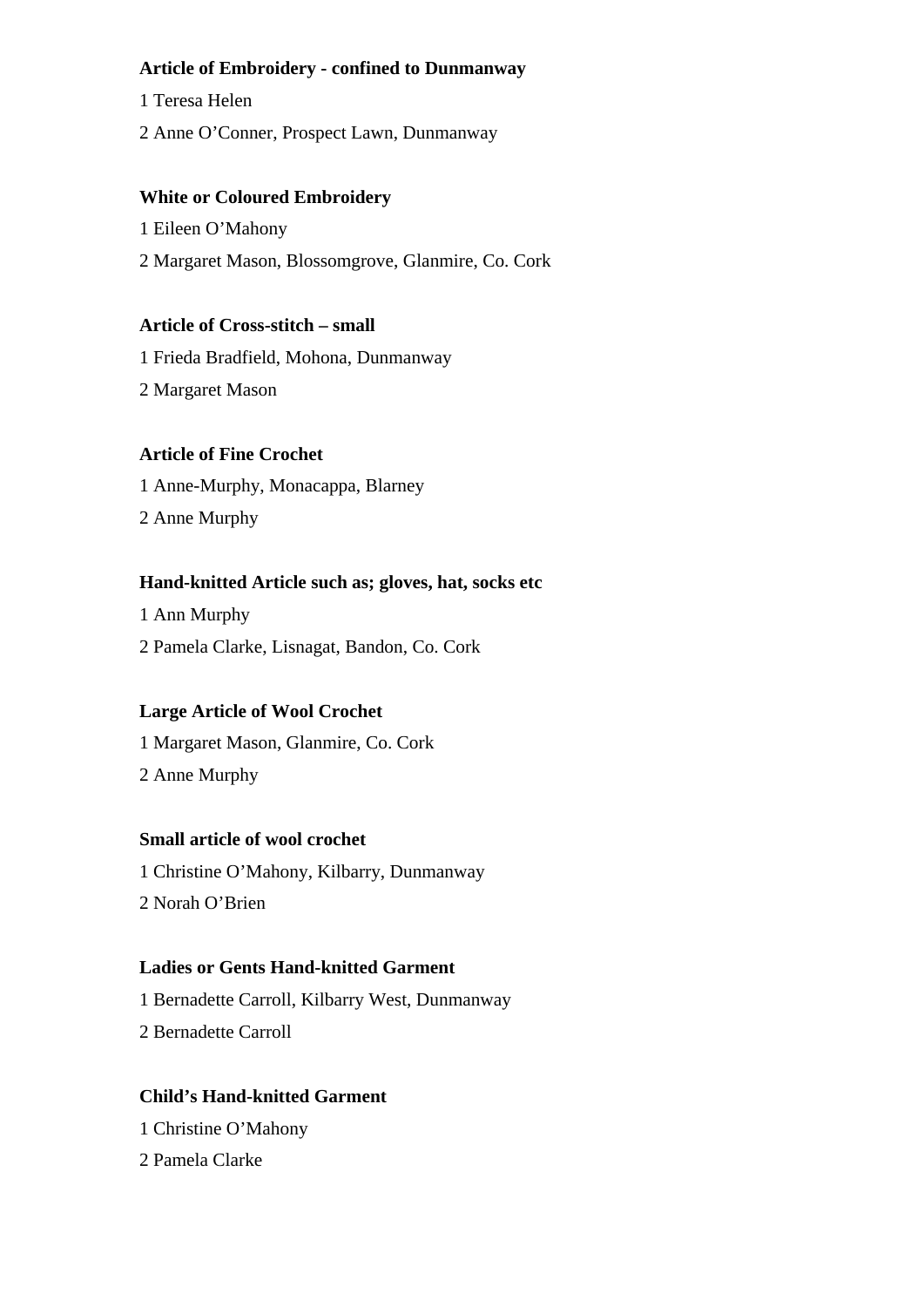### **Any Hand Knitted Article suitable for Babies 12 Months and Under**

1 Anne Murphy

2 Anne Murphy

### **Any Fancy Hand-knitted garment**

1 Anne Murphy

2 Anne Murphy

# **Hand Knitted Garment in Aran Stitching**

1 Ann Murphy

2 Bernadette Carroll

# **Any Hand-knitted Garment confined to Dunmanway**

1 Mary Walsh

2 Frieda Bradfield

# **Best Exhibit in Knitting (Vincent Smith Cup):** Anne Murphy

# **Classes confined to National School Children**

### **Decorated Wooden Spoon**

1 Ray Shanahan, Carhugarriffe, Leap

2 Brian Boylan, Moneygourney, Douglas, Cork

# **Any Item in Clay work**

1 Brian Boylan, Moneygourney, Douglas, Cork

2 James M. Good, Riverstick

### **Painted Stone**

1 Ruth Forbes 2 Nicola Beamish

### **Decorated Boot or Wellington**

1 Nicola Beamish

2 Ruth Forbes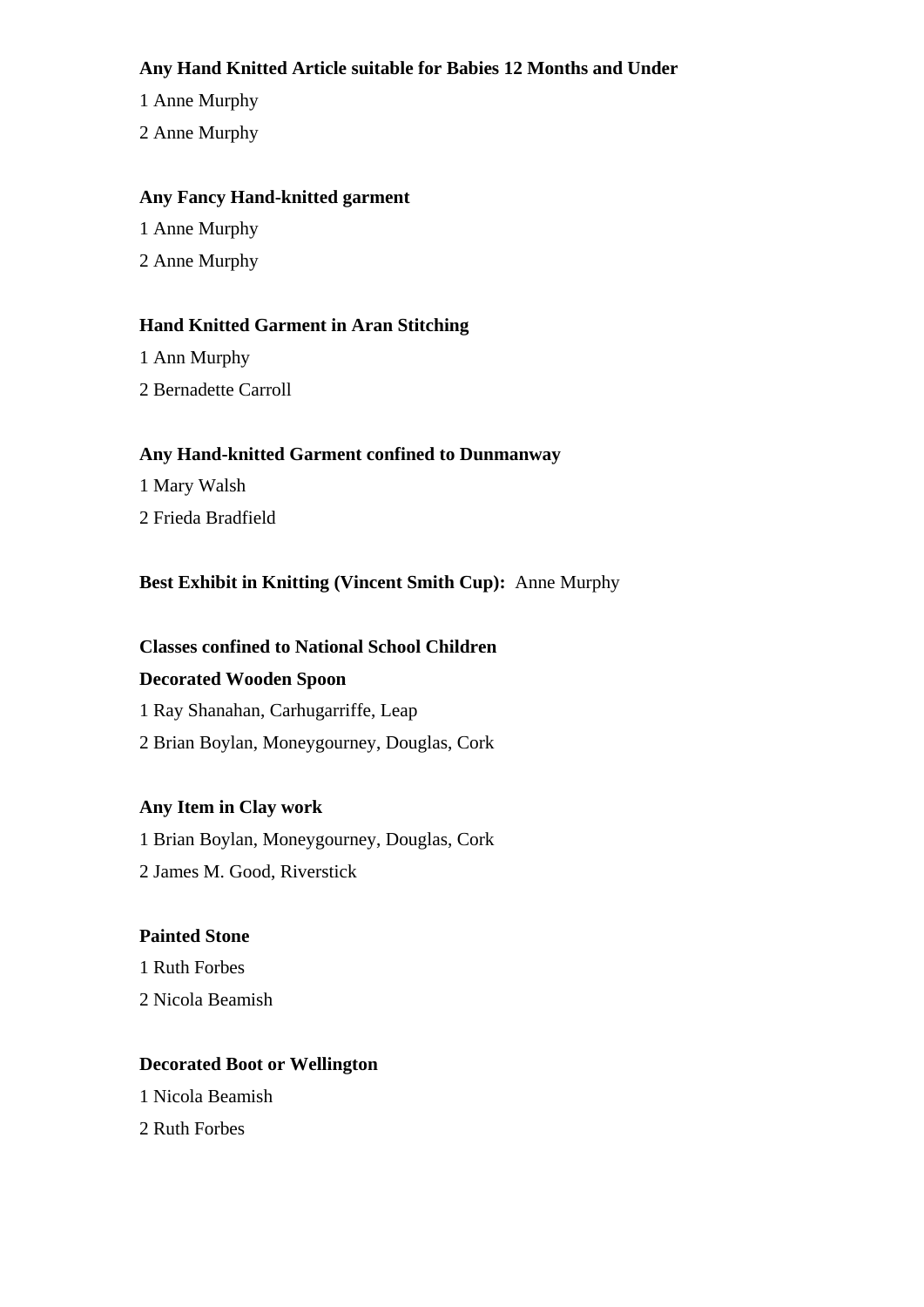### **Any Article of Fancy Handwork - Small**

1 James M. Good

2 Sally Boylan, Moneygourney, Douglas, Cork

### **Any Article of Fancy Handwork – Large**

1 Fionn Murphy

2 Roisin Murphy

### **Classes Confined to Children 17 Years and under**

### **Computer Aided Drawing**

1 Jack Carroll, Kilbarry West, Dunmanway 2 James M. Good

### **Home-made article, cardboard, wood, clay etc.**

1 Damien Chambers 2 Padraig Walsh, Ballinascarthy

### **Any Article of Fancy Handwork**

1 Paul Kingston, Kilbarry, Dunmanway

2 Jack Carroll

### **Handicrafts**

### **Something New from Something Old**

1 James M. Good

2 Anne Murphy

### **Any Article not classed**

1 Clare Murphy, Aras na Locha, Dunmanway

2 Pamela Clarke

### **Cushion Covers - all types**

1 Ann Murphy 2 Mary O'Sullivan, Gurranreigh, Lissarda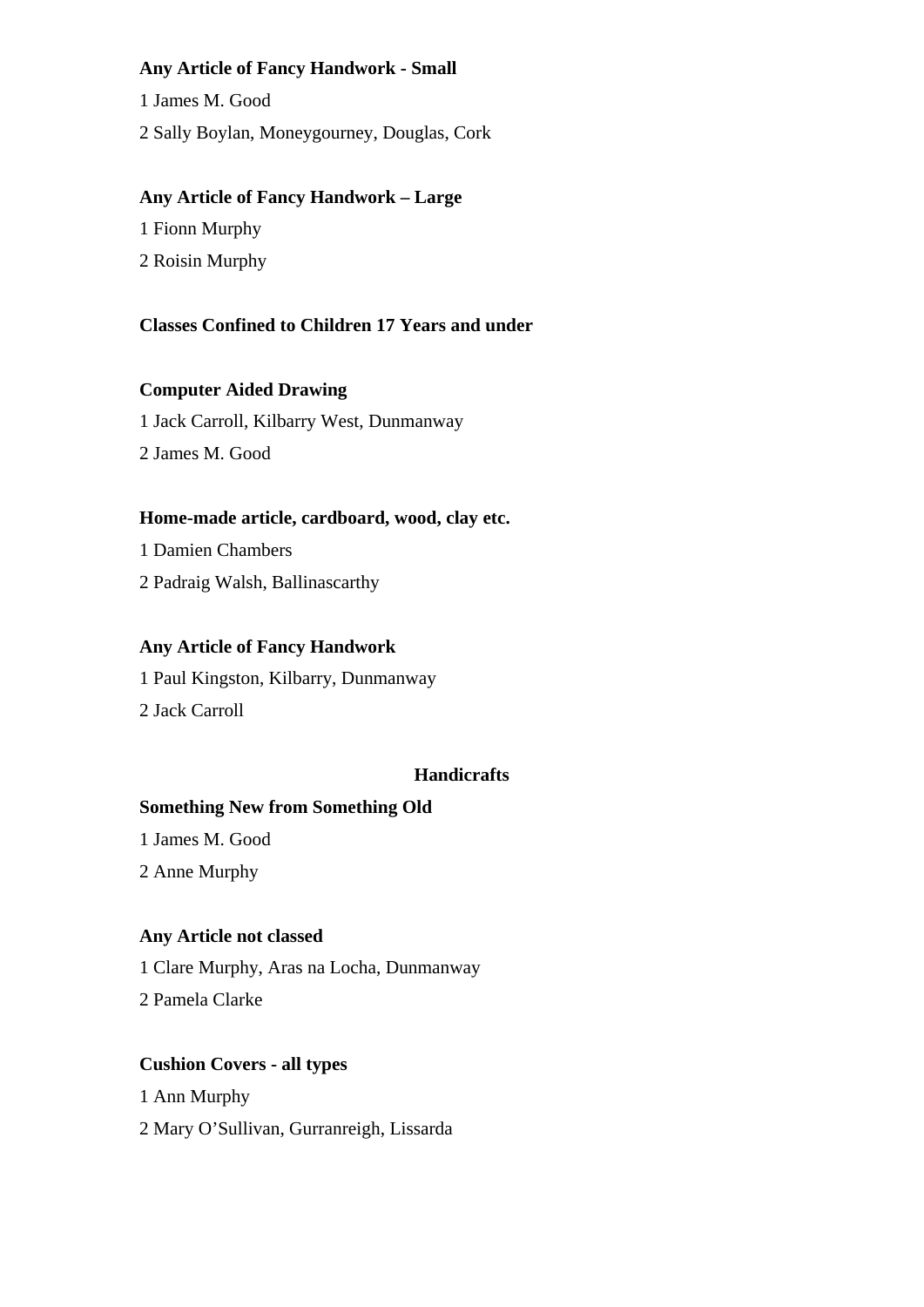### **Any Article of Fancy Handwork**

1 Paul Kingston

2 Jean Ann Dullea

### **Patchwork**

1 Una Forbes

2 Anne Murphy

# **Soft Toy – Rag Dolls included**

1 Norah O'Brien 2 Eileen O'Mahony

### **Small article of woodwork**

1 Paul Kingston

2 Paul Kingston

**Overall Winner in Handicrafts (Cleary Cup):** Clare Murphy

# **Art Section**

# **Original Sketch or picture in oils watercolour or black and white confined to children under 8**

1 Diarmuid Murphy, Inchafune, Dunmanway

# **Original Sketch or picture in oils watercolour or black and white confined to children under 12**

1 Sally Boylan, Moneygourney, Douglas, Cork

2 Ryan Twomey, Nowen View, Dunmanway

# **Painting By Numbers**

1 Bernadette Carroll

2 Christine O'Mahony

# **Original Sketch or Picture in Black and White**

1 Winnie Kelleher, Main St., Dunmanway 2 Margaret Mason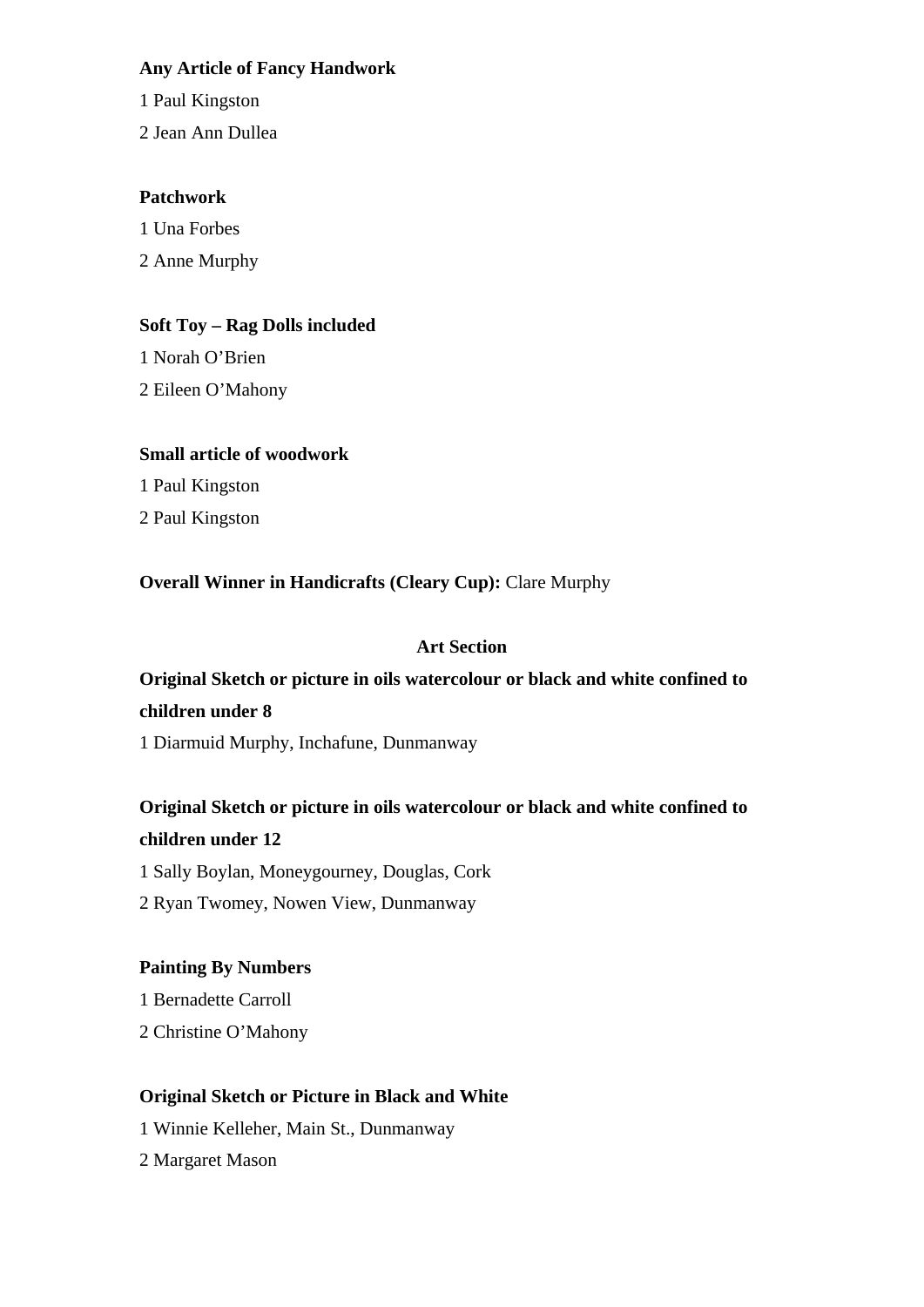### **Original Sketch or picture in oils, watercolour open**

1 Margaret Mason, Glanmire

# **Photography**

### **Landscape**

1 Breda Crowley, Moneycrohy, Enniskeane

### **Animals/Pets**

1 Christine O'Mahony

2 Yvonne Roycroft

### **People/Children**

1 Christine O'Mahony 2 Mary Wilson, Toughbawn, Drinagh

### **Buildings**

1 Carol Boylan 2 Cora McCarthy, Ballinacarriga

### **Holidays**

1 Christine O'Mahony

2 Carol Boylan

### **Nature**

1 Cora McCarthy, Ballinacarriga, Dunmanway 2 Cora McCarthy

### **Special Occasions**

1 Christine O'Mahony 2 Teresa Helen

### **Scenes of West Cork**

1 Christine O'Mahony

2 Mary Wilson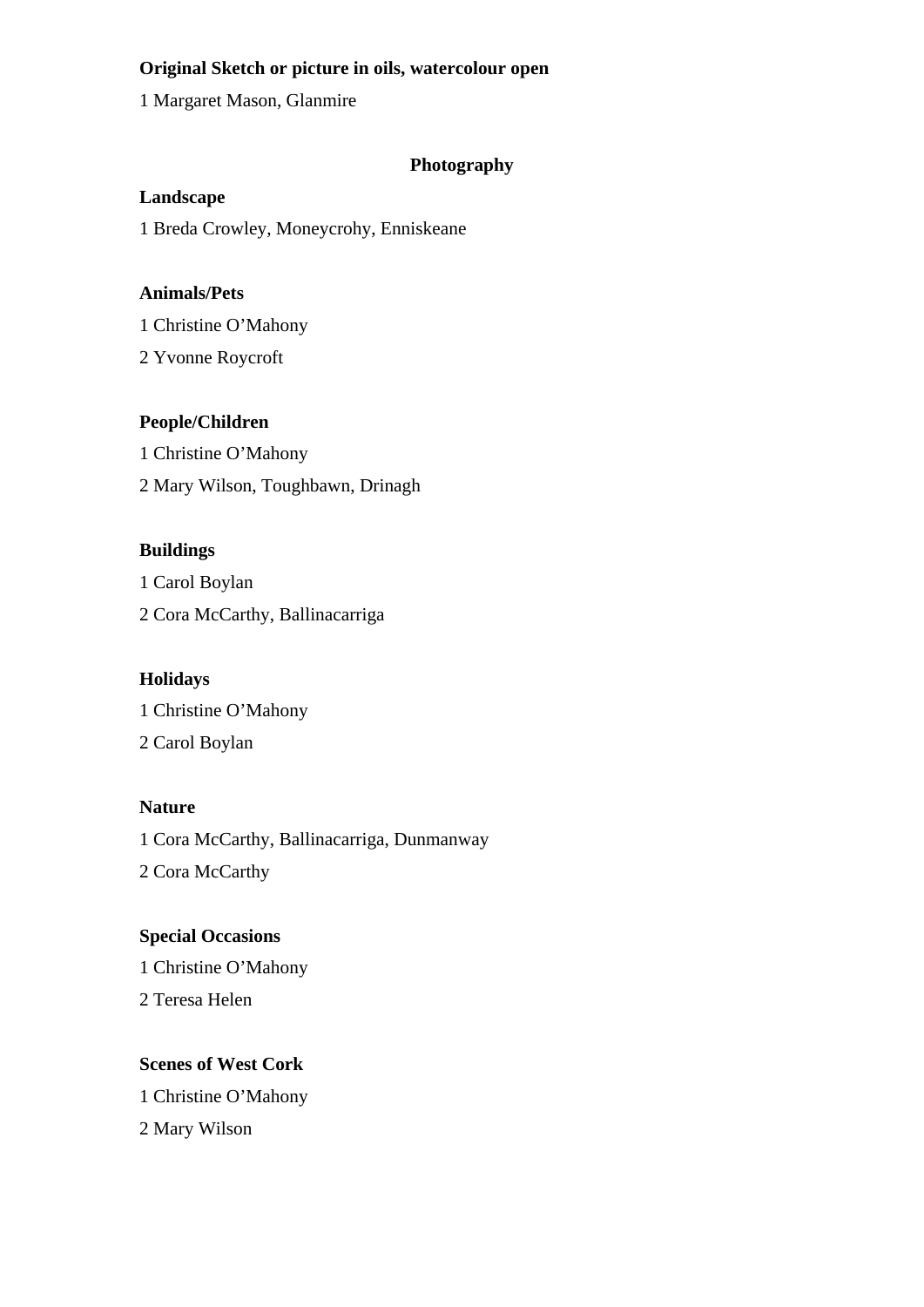### **Life on the Farm**

- 1 Bernadette Carroll
- 2 Piaras Hayes, Bantry Rd., Dunmanway

### **Enlarged Photograph**

- 1 Carol Boylan
- 2 Bernadette Carroll

### **Classes confined to School Children**

#### **Animals/Pets**

- 1 Claire Forbes
- 2 Nicola Beamish

### **My Funniest Photograph**

1 Katie Shanahan, Carhugarriffe, Leap

2 Piaras Hayes

### **My Favourite Landscape/Seascape/Building**

1 Sally Boylan 2 Sally Boylan

# **Holidays**

1 Therese Forbes

### **Classes for Children with Special Needs**

### **Any Craft Item**

1 Mollie Bryant, Castletownkenneigh, Enniskeane

### **Art**

1 Mollie Bryant, Castletownkenneigh, Enniskeane

### **Classes Confined to Day Care Centres**

### **Any Article of Knitting**

- 1 Pauline Murray, Ardcahan, Dunmanway
- 2 Pauline Murray